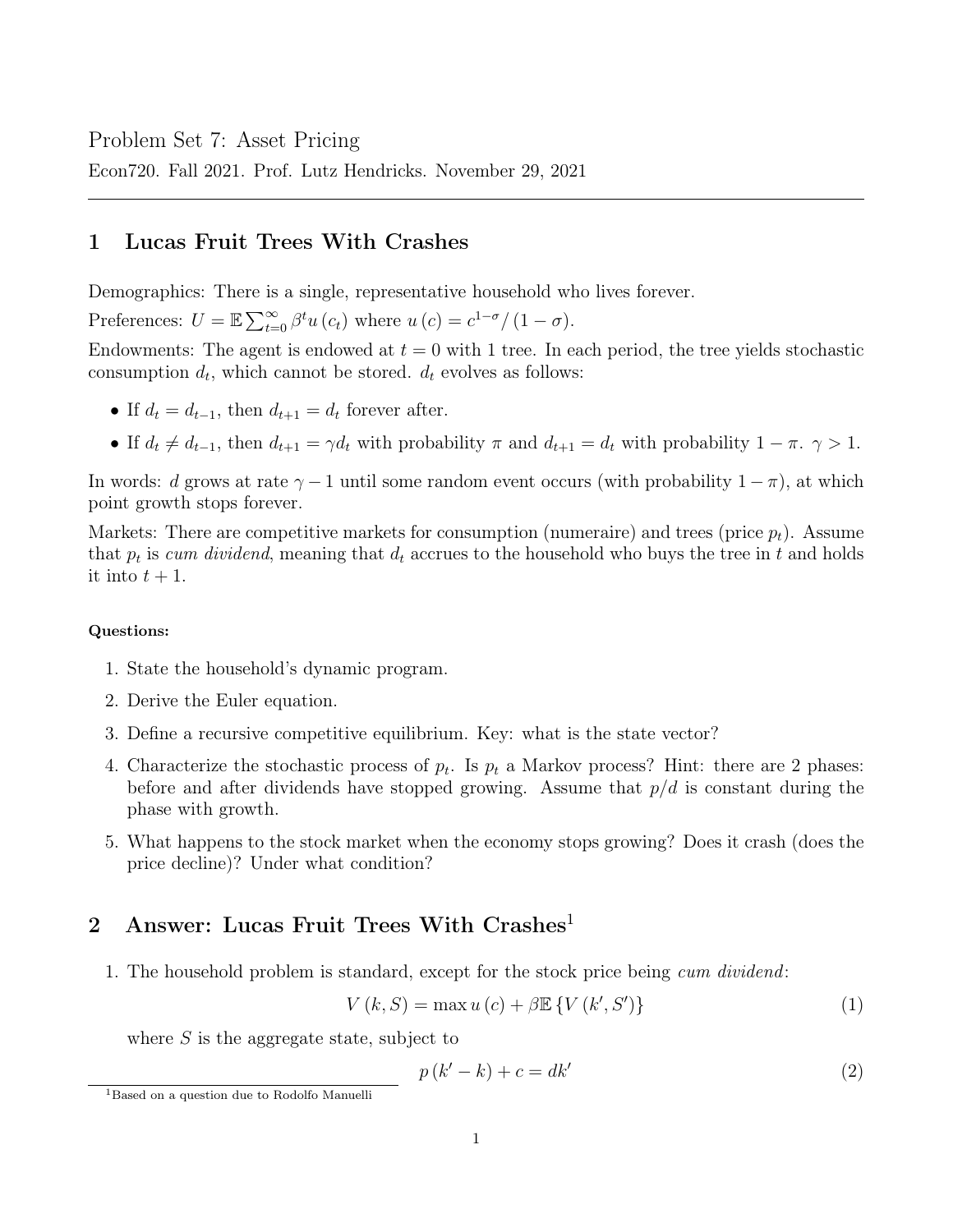2. Euler:

$$
p_t = d_t + \beta \mathbb{E} \left\{ \frac{u'(c_{t+1})}{u'(c_t)} p_{t+1} \right\} \tag{3}
$$

3. The distribution of  $d_{t+1}$  depdends on  $d_t$  and  $d_{t-1}$ . These form the state vector. Objects:  $V(k;S)$ ,  $\kappa(k, S)$ ,  $p(S)$ 

Equilibrium conditions:

- *V* and  $\kappa$  solve the household problem
- goods market clearing:  $c(k, S) = d$
- asset market clearing:  $\kappa(k, S) = 1$
- law of motion of the aggregate state (exogenous)
- 4. Stock prices:

Once growth has stopped:  $c = d' = d$ , so that  $p - d = \beta p \implies p = d/(1 - \beta)$ . While growth continues:

$$
p_g = d + \beta \pi \gamma^{-\sigma} p'_g + \beta \left(1 - \pi\right) d / \left(1 - \beta\right) \tag{4}
$$

Divide by  $d$ :

$$
p_g/d = 1 + \beta \pi \gamma^{1-\sigma} p'_g/d' + \beta (1-\pi) / (1-\beta)
$$
 (5)

or:

$$
p_g/d = \frac{1 + \beta \left(1 - \pi\right) / \left(1 - \beta\right)}{1 - \beta \pi \gamma^{1 - \sigma}}
$$
\n
$$
\tag{6}
$$

The price is Markov in the state  $S = (d, d_{-1})$ .

5. The growth slowdown leads to a stock market crash, if  $p_g/d > p/d$  or

$$
\frac{1+\beta(1-\pi)/(1-\beta)}{1-\beta\pi\gamma^{1-\sigma}} > \frac{1}{1-\beta}
$$
\n<sup>(7)</sup>

or

$$
\beta \pi < \beta \pi \gamma^{1-\sigma} \tag{8}
$$

Whether the growth slowdown crashes the stock market depends on the sign of  $1 - \sigma$  (the curvature of preferences or the relative strengths of income and substitution effects).

## 3 Two stocks

Demographics: There is a single representative household who lives forever.

Preferences:

$$
E\sum_{t=0}^{\infty} \beta^t u\left(c_t\right) \tag{9}
$$

where u is strictly increasing, strictly concave, and satisfies  $u'(0) = \infty$ .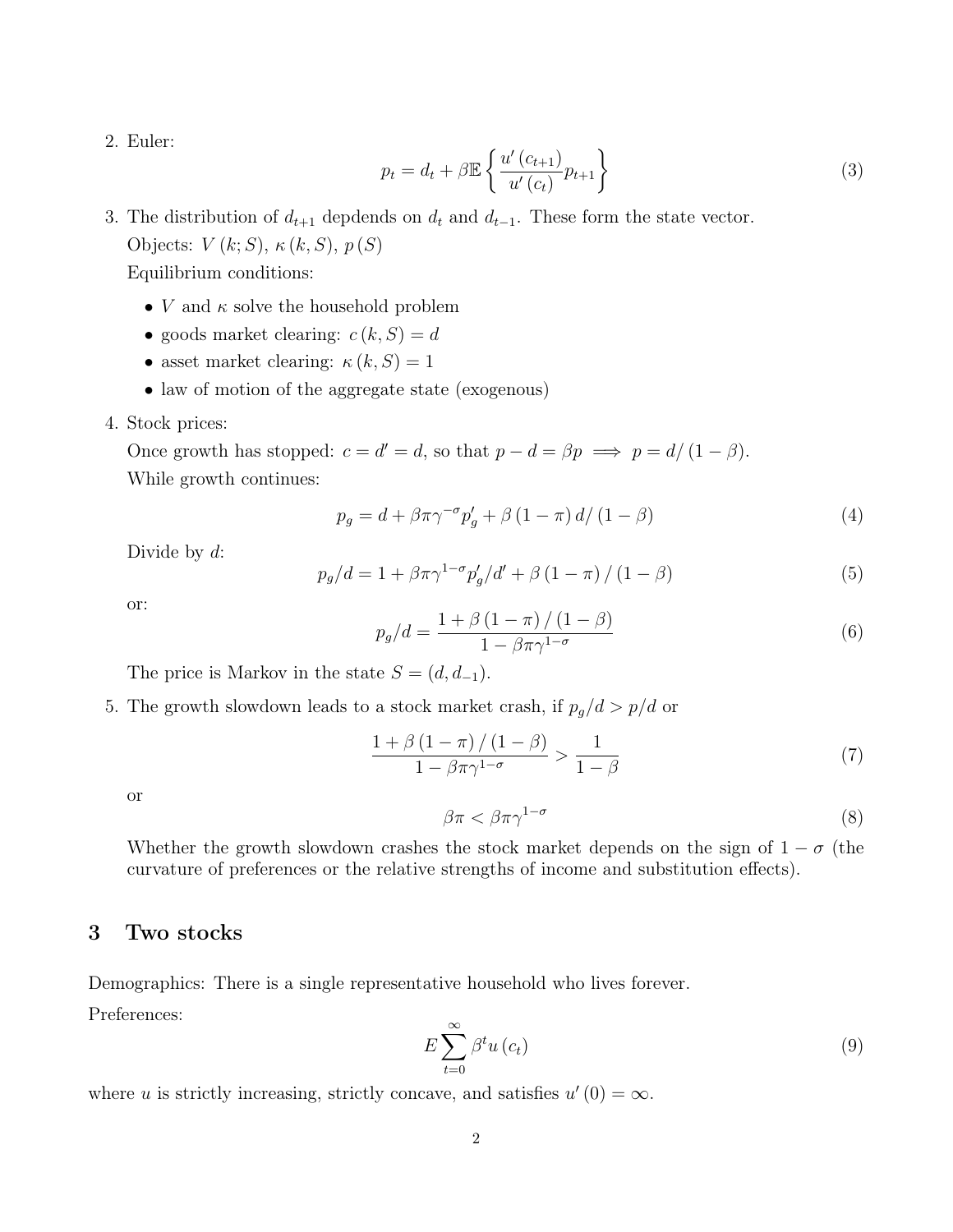Technologies: None (endowment economy).

Endowments: There are two fruit trees. In each period, tree j yields  $\theta_{j,t}$  units of the consumption good.  $y > 0$  is a constant. The  $\theta_{j,t}$  are i.i.d. random variables.

Markets: There are competitive markets for goods (numeraire) and trees with prices  $p_{j,t}$ . Shares are traded after the  $\theta_{j,t}$  are realized and dividends are paid. Households also trade a riskless bond in zero net supply with endogenous price  $q_t$ .

#### Questions:

- 1. State the household problem in recursive form.
- 2. Derive the Euler equations. Assume an interior solution where the household holds both stocks.
- 3. From now on assume that  $\sum_j \theta_j = 1$ . Assume that there are no bubbles. Solve for the equilibrium asset prices.
- 4. Derive the equity premium. Explain your finding.
- 5. Now assume that  $y_t$  is random and drawn from a finite Markov chain. Utility is  $u(c) = \ln(c)$ . Solve for the equilibrium stock prices and expected returns. What can you say about the connection between expected stock returns and growth, i.e., are stocks expected to do well when there are strong growth prospects? What is the intuition for this?

### 3.1 Answer: Two stocks<sup>2</sup>

**1. Household problem.** Let  $\Theta = (\theta_1, \theta_2)$ . The Bellman equation is given by

$$
V(s_1, s_2, b; \Theta) = \max u(c) + \beta E \left[ V(s'_1, s'_2, b'; \Theta') | \Theta \right]
$$
(10)

subject to the budget constraint

$$
\sum_{j} s_j [\theta_j y + p_j] + b = \sum_{j} s'_j p_j + qb' + c \tag{11}
$$

2. Euler equations. First order conditions yield standard Lucas asset pricing equations:

$$
u'(c) = \beta E \left[ u'(c') \frac{\theta'_j y' + p'_j}{p_j} \right] \tag{12}
$$

$$
\underline{u'(c)} = \beta E \left[ u'(c') / q \right] \tag{13}
$$

<sup>2</sup>Based on a problem due to Steve Williamson.